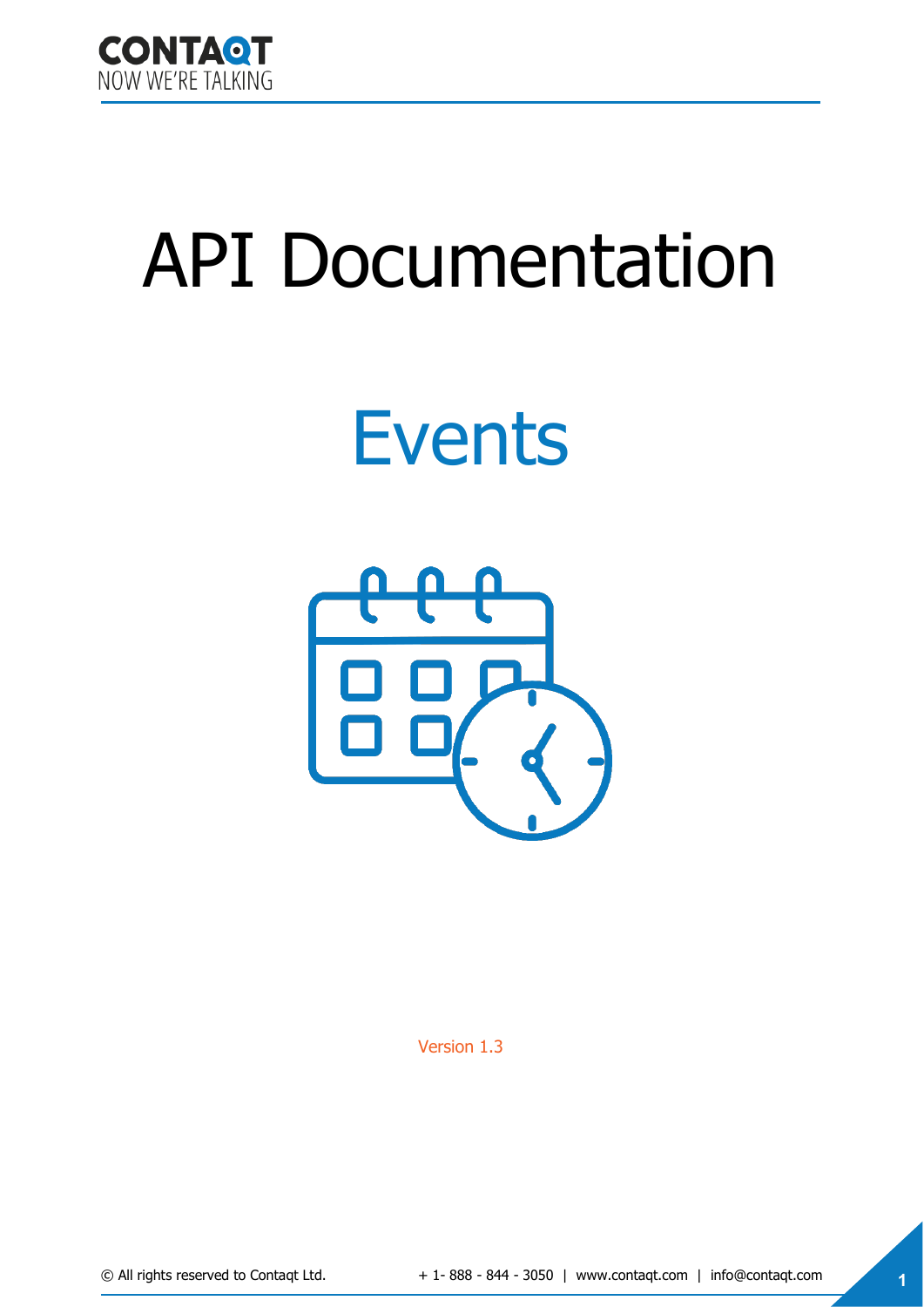To enable Events, you need to set Event Push Notifications URL in account configuration in the UI.

Queue and call events will be sent upon enabling.

## **Queue events**

## **Variables in Queue events**

| Event           | Data                                                           |
|-----------------|----------------------------------------------------------------|
| agent: checkin  | user_id, device_id, device_name                                |
| agent: checkout | user id                                                        |
| queue: join     | - (array) joined queue ids<br>user_id, queues                  |
| queue: leave    | user_id, queues<br>- (array) queue ids that was left           |
| agent: status   | user_id, activity_id, pause_id, in_calls (1 if calls activity) |

### **Call events**

Event names: call:ring, call:answer, call:end, call:start (only for queue calls)

#### **Variables in call events**

| <b>Event</b>   | Data                                                              |
|----------------|-------------------------------------------------------------------|
| id             | Call UUID                                                         |
| call id        | UUID of first leg, same for all legs of one call                  |
| ts             | Event time epoch (unix timestamp)                                 |
| site_id        | Site ID                                                           |
| type           | type of call (inbound / outbound / internal / queue / fax / conf) |
| dst_num        | Dialed destination number                                         |
| src_device_id  | Source device ID                                                  |
| dst_device_id  | Destination device ID                                             |
| src_user_id    | Source user ID                                                    |
| dst_user_id    | Destination user ID                                               |
| cid num        | Caller ID number                                                  |
| cid_name       | Caller ID name                                                    |
| a <sub>2</sub> | Country code (in ISO 3166-1 alpha-2 format)                       |
| tags           | Provided tags                                                     |
| queue_id       | If queue calls                                                    |